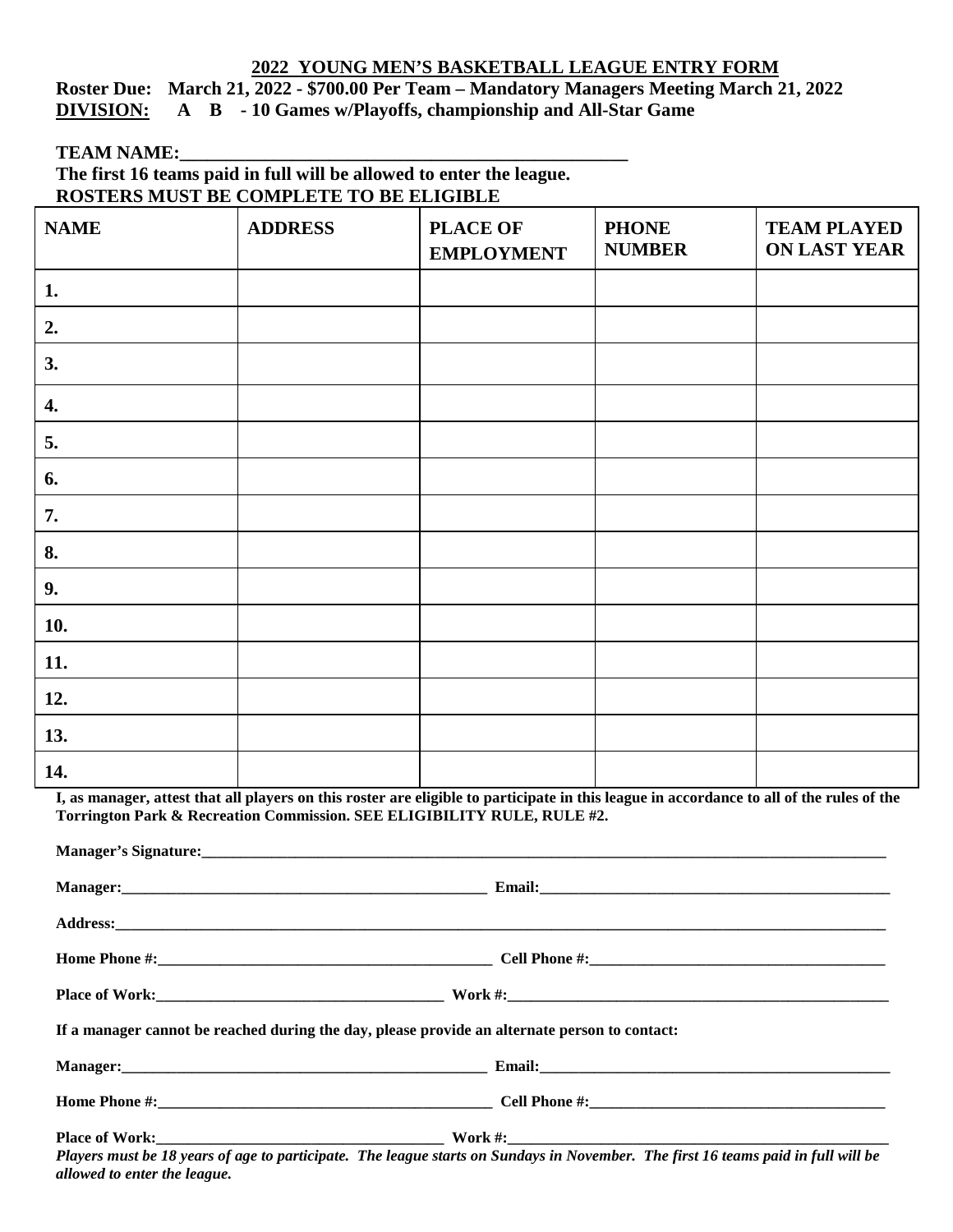## **2022 YOUNG MEN'S BASKETBALL LEAGUE RULES**

## **THERE WILL BE A MANATORY MEETING ON MARCH 21th 5:30pm @Amrory**

1. No names can be added to the rosters after March  $27<sup>th</sup>$ . All roster changes must be made in person in the Parks and Recreation Office. The season will begin on Sunday, March 27, 2022.

## ELIGIBILITY RULES

2a. The Torrington Parks and Recreation Department and the Parks and Recreation Commission's Sports Committee will enforce all eligibility rules.

2b. Each manager must sign the team's roster, certifying that all information is complete and accurate. Any fraudulent information given on a submitted roster and/or violations of the eligibility rules at any time will result in a suspension from the league and possible expulsion.

2c. Rosters may be audited at the start of the season or during the season as deemed necessary. At any time, a request may be made for a player to provide information to verify eligibility. The player will have 48 hours to show proof of eligibility, or the team will face suspension and forfeit each game until eligibility is verified.

2d. Make sure your players are eligible and legally qualify to play in Torrington. DO NOT RISK A SUSPENSION OR EXPULSION.

2e. Any team found playing illegal players will be issued up to a 10-game suspension and \$30.00 fine for both the manager and player(s) for the current season for first time offenses. If there are less games remaining in the season, then the number of games issued with a suspension, the remaining games of the suspension will carry into the next season. If a manager and/or player are found violating this rule more than once, the manager and/or player will be subject to expulsion from the league. The Parks and Recreation Commission's Sports Committee reserves the right to issue the final decision on the terms of the suspensions and fines. Fines must be paid before reinstatement.

2e. All games that the illegal player played in will be forfeited.

2f. The Parks and Recreation Commission's Sports Committee reserves the right to issue the final decision on any player's eligibility.

- 3. The Parks and Recreation Department is not responsible for any injuries of league players, managers, referees, or league officials.
- 4. Protests shall be made within 24 hours in writing with a \$25.00 fee. If protest is upheld, money will be refunded.
- 5. The entry fee is local and for an out of town team
- 6. Technical Fouls Player(s) who receive two technical in a game will be ejected. Managers only are allowed to discuss infractions with referees. Player(s) who receive one technical will be fined \$10.00 plus one game suspension. Player(s) who receive two technical fouls will be fined \$10.00 for the first and \$20.00 for the second and consecutive technical fouls; also the player will be suspended for two games. Player(s) who receive three technical fouls in one season will be suspended for the entire season of play plus fines. Individuals will not be able to participate in any Park and Recreation Programs until fines are paid. All fines must be paid before next game.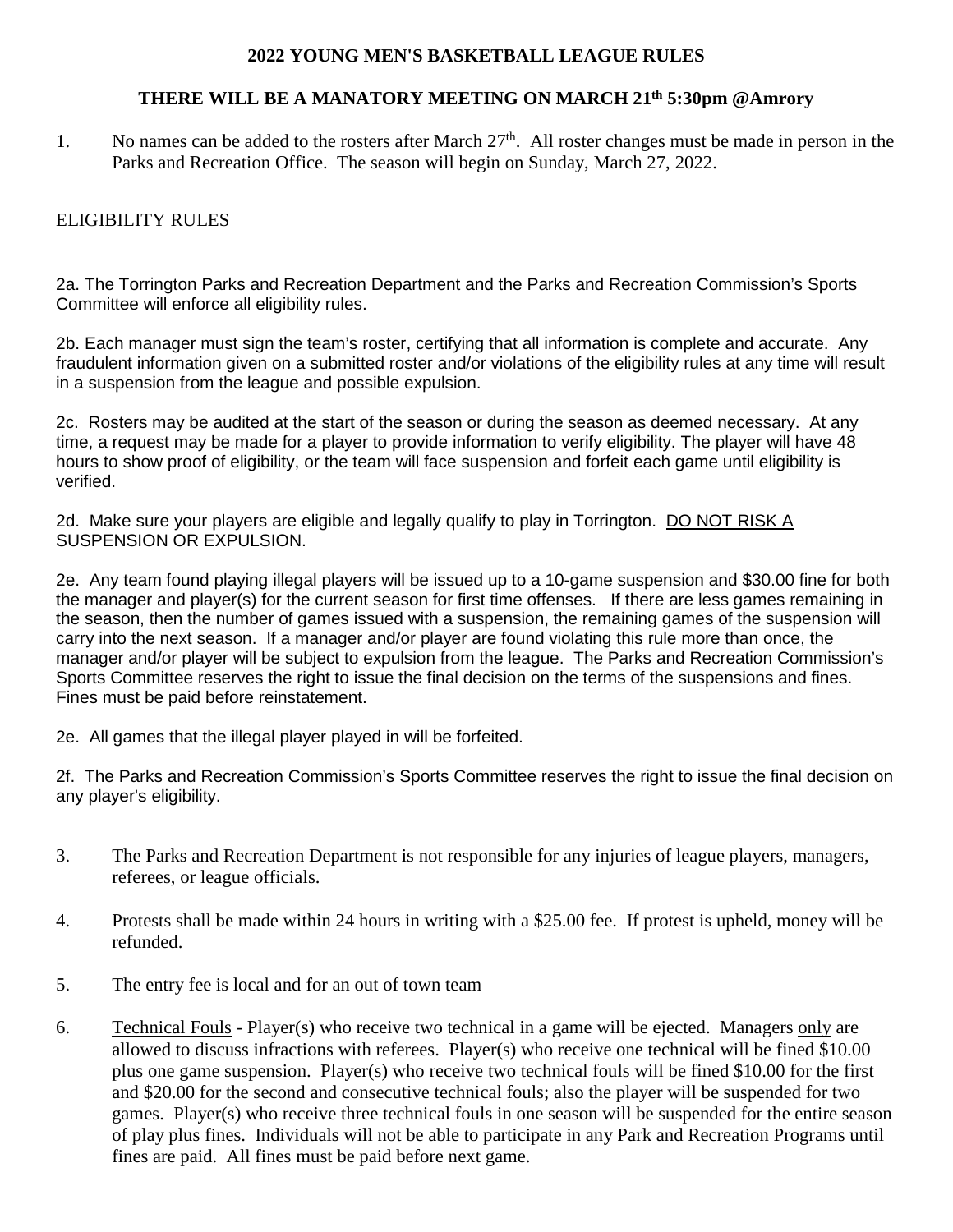- 7. Drinking or use of illegal substance in building or on school property will result in expulsion of entire team from league play for the season.
- 8. Once a player has played in a game for one team, he cannot switch to another team or league.
- 9. The League Coordinator and the Sports Committee of the Park and Recreation Commission or persons so designated by the Sports Committee will review all entries and classifications. They will have the final say on each team's selection.
- 10. Fighting Anyone involved in fighting will be expelled from the league. Any ejected player may be subject to a suspension which length will be determined by the severity of the incident. Fighting will not be tolerated. Any second offense of fighting will disqualify the offender for 365 days from the date of the incident in accordance to the basketball season. Any player, manager, or spectator attempting to or actually pushing, striking, or otherwise coming in contact with an official will be permanently barred from future participation in any activity run by the Parks and Recreation Department.
	- 11. Games Young Men's League Games will consist of 2 twenty minute halves, running time. The clock will only stop when the last two minutes remain at the end of each half. There will be two time outs allowed per half. Overtime periods are three minutes each. One additional time out will be awarded per team for each overtime period. Overtime periods are an extension of the second half. There will be an alternate possession rule this year in the league. There will only be a jump ball at the beginning of the game. There will be a 25-point rule. When one team in the second half of the game leads by 25 or more points the game will be called, with 4 minutes or less left in the game. The one and one shot rule will take effect on the seventh team foul. If the previous game runs past the time of the next scheduled game there will be no grace period but five minutes of warm up will be allowed. Play will begin when five players are available, not when a team has its five desired players. It is solely up to the officials and the supervisor if games are to be forfeited or played. Once the schedule has been printed and distributed no games will be changed for any reason.
- 12. A team with two forfeits is out of the league. (A team can buy back a forfeit cost of officials  $\&$ scorekeepers).
- 13. Players are not to wear game sneakers into the gym. Managers are asked to continuously impress upon their players that our use of school properties can be discontinued if they are abused.

NOTE: No jewelry is allowed in Young Men's League Basketball games. No exceptions will be allowed. Officials will enforce this rule.

- 14. Food and beverages are not allowed in any gymnasium. Spectators and players should not wander around the facilities. They should be confined to the gymnasium.
- 15. This rule has been added as of 2000: In order to continue to keep the league running smoothly, we have decided to institute a rule change. In the past, at the discretion of the officials, a player could be asked to sit down in lieu of a technical foul which would require the player to pay a fine and sit out one game. This practice has helped officials to control the game without the use of a technical. This sit down period has allowed both the official and player some time to cool down.

Since it is the objective of this league to have players get together, have some fun, and get some exercise, we have decided to make this an official league rule. If the official tells a player to sit down, he must remain out of the game for five minutes. This rule does not mean that there will be no technical given. The rules remain the same for technical fouls. The sit down rule is totally at the discretion of the